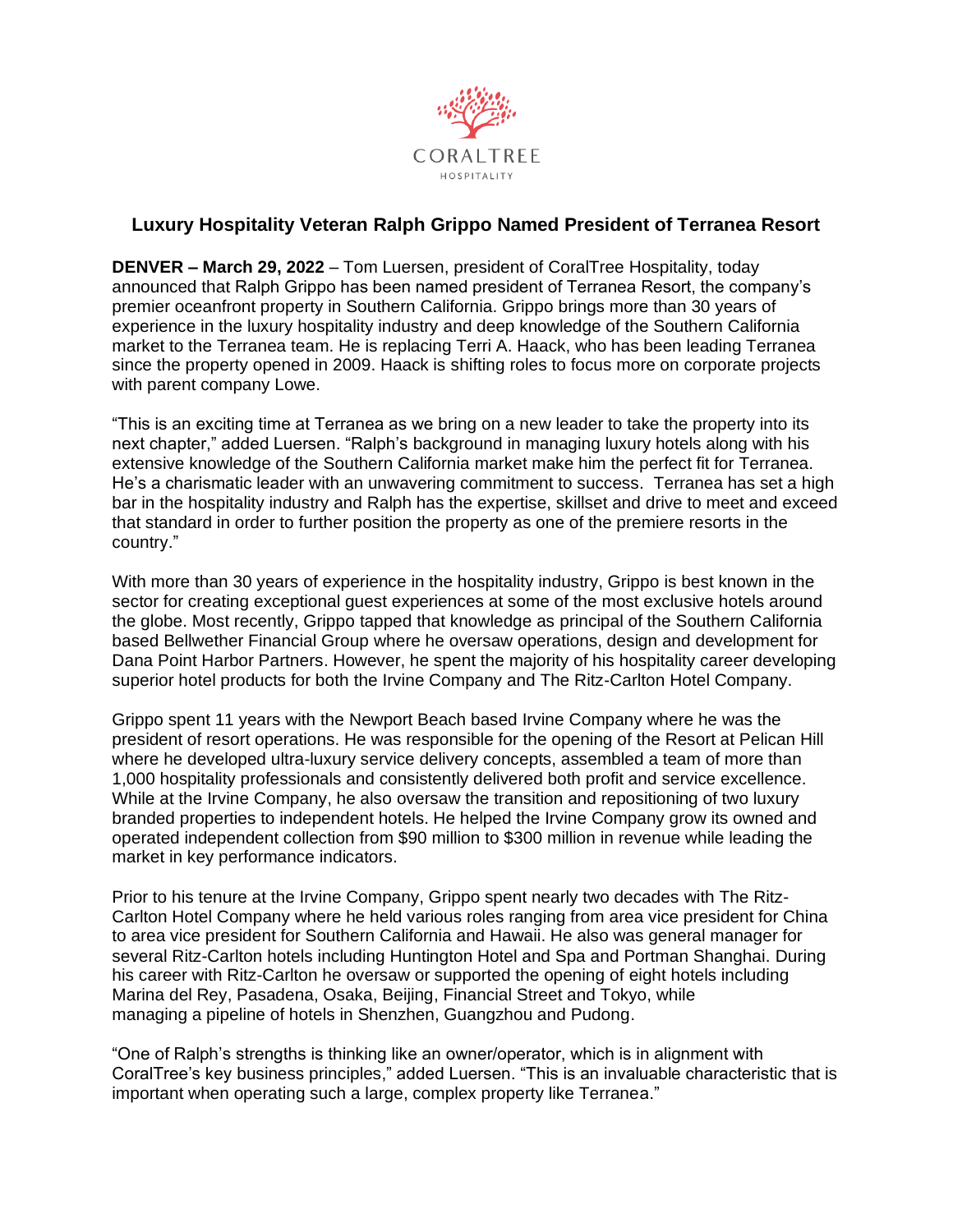Grippo's first foray into hospitality was during his tenure at the University of Massachusetts, Amherst. He worked at a hotel throughout college and remembers the owner telling him that he was good with customers and quick on my feet. "He suggested I go into hotel management," said Grippo. "It's been an exciting, storied career but it really hasn't felt like work. I believe that if you love what you do, you never have to work a day in your life. I'm excited to bring this philosophy and my expertise to the team at Terranea."

## **About Terranea Resort**

Located on the Palos Verdes Peninsula, Terranea is the premier oceanfront resort in Southern California with 102 acres of unparalleled Pacific Ocean views. Terranea opened in 2009 and proudly celebrates more than 10 years of service and memorable guest experiences in this scenic Southern California enclave. The resort also offers world-class accommodations that range from hotel suites to bungalows, oceanfront casitas, and luxurious villas. Amenities include The Links at Terranea, a nine-hole, par-3 golf course; award-winning 50,000 sq. ft. oceanfront spa, fitness, and wellness center; four swimming pools and a 140-foot waterslide; marea luxury boutique; 135,000 sq. ft. of meeting space; and nine dining venues showcasing its farm-to-Terranea culinary philosophy utilizing local and seasonal ingredients. Terranea's bountiful land boasts herb and vegetable gardens, lemon groves, bee hives, farm-fresh eggs, a Sea Salt Conservatory, and more.

In addition, the resort's team of expert Adventure Concierge members help guests discover and explore Terranea's rich terrain that includes miles of scenic coastal trails, a secluded beach cove, and ocean environments. Fun, enriching programs and activities such as falconry, archery, kayaking, and paddle boarding also abound. Terranea Resort is owned by a joint venture comprised of Lowe and JC Resorts, managed by CoralTree Hospitality, and is a member of the American Express Fine Hotels & Resorts program and Virtuoso Travel Network. Since its opening, Terranea Resort has been named one of Travel + Leisure's "500 Best Hotels in the World" and earned a spot on Condé Nast Traveler's "Readers' Choice Awards" and "Gold List." The resort also received the "Best of Award of Excellence" from Wine Spectator and has been recognized numerous times on U.S. News & World Report's "Best U.S. Hotels" list. Terranea is designated a Great Place To Work-Certified™ company by Great Place to Work.

To learn more about Terranea's enhanced standards of care Promise, please visit www.terranea.com/promise. For additional information about Terranea Resort, visit www.terranea.com, call 866.261.5873, or follow Terranea on [Facebook,](https://www.facebook.com/Terranea/?sda_xdinfo=CORALTREE%7CNEXTGUEST%7CCOR0006%7Ccdd771b4-af33-48fd-8441-d5a0b5498700%7C4222ab89-1d4e-4e85-8b14-5ada824042c0%7C1647362612867%7C%7Ccoraltree%7CT3%7Cfalse) [Instagram](https://www.instagram.com/terranearesort/?sda_xdinfo=CORALTREE%7CNEXTGUEST%7CCOR0006%7Ccdd771b4-af33-48fd-8441-d5a0b5498700%7C4222ab89-1d4e-4e85-8b14-5ada824042c0%7C1647362612867%7C%7Ccoraltree%7CT3%7Cfalse) and [Twitter.](https://twitter.com/TerraneaResort?sda_xdinfo=CORALTREE%7CNEXTGUEST%7CCOR0006%7Ccdd771b4-af33-48fd-8441-d5a0b5498700%7C4222ab89-1d4e-4e85-8b14-5ada824042c0%7C1647362612867%7C%7Ccoraltree%7CT3%7Cfalse)

## **About CoralTree Hospitality**

Launched in December 2018, CoralTree Hospitality is a wholly-owned subsidiary of Los Angeles based Lowe, a real estate investment, management and development firm. Coloradobased CoralTree delivers distinctive, memorable experiences that celebrate the surroundings, culture and community of each property. CoralTree was named among the top 20 hotel management companies in the U.S. after only one year of operation by *Hotel Business* magazine. The company provides marketing licensing, hospitality, and asset management services to hotels and resorts in the United States. The collection includes independent, branded and soft-branded properties such as Terranea Resort on the Southern California coast, Hotel Lincoln in Chicago, The Woodlands Resort in Houston, Suncadia in Cle Elum, the Eddy Taproom & Hotel in Golden, Colorado, four Magnolia Hotels located in Denver, Houston, St. Louis and Omaha as well as the new Lake Nona Wave Hotel in Orlando, Florida, which opened in late 2021. For more information on CoralTree, visit [www.CoralTreeHospitality.com.](http://www.coraltreehospitality.com/)